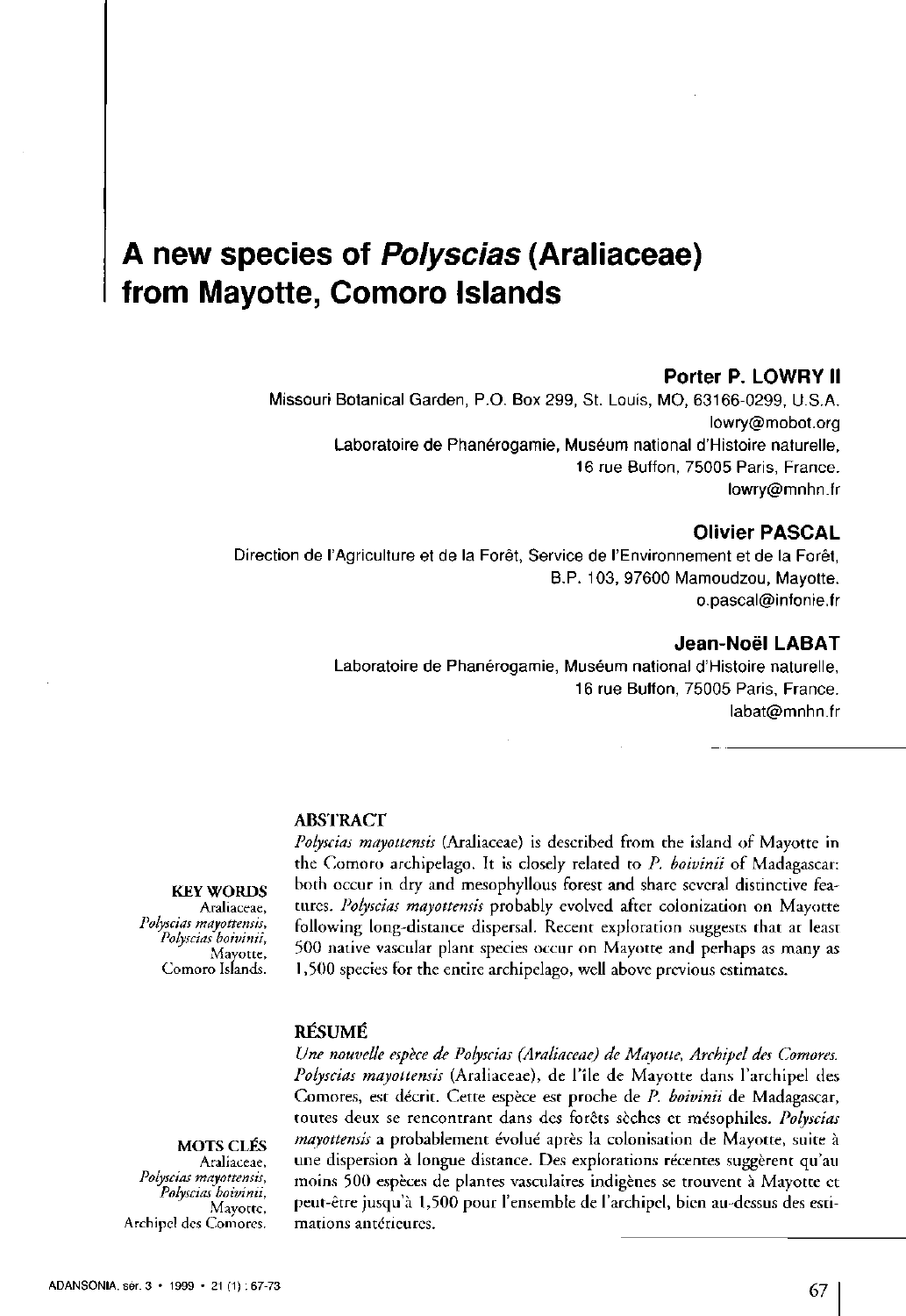Between 1995 and 1998, an intensive inventory of the plants of Mayotte (a French territory in the Comoro archipelago) was conducted by the Service de l'Environnement et de la Forêt of Mayotte, in collaboration with the Laboratoire de Phanérogamie of the Muséum national d'Histoire naturelle in Paris, mainly concentrating on trees and shrubs. This work has substantially increased the number of available specimens from the island, whose flora was previously known almost entirely from material gathered in the nineteenth century (for details of collectors who worked on Mayotte and elsewhere in the Comoros, see DORR 1997).

The recent collections include many species never before recorded on Mayotte, some of which were not known from elsewhere in the Comoros. Several of the species are new to science, including *Labramia mayottensis* Labat, M. Pignal & O. Pascal (Sapotaceae) (LABAT et al. 1997), *Erythrospermum sifarii* Hul, Labat & O. Pascal and *Scolopia maoulidae* Hul, Labat & O. Pascal (Flacourtiaceae) (HUL et al. 1998), a *Norhonia* and two *Chionanthus* (Oleaceae ) (LABAT et al. 1999), two species of *Cynometra* (Fabaceae: Caesalpinioideae) (LABAT & PASCAL in press), and the new *Polyscias* described here. A number of additional new taxa will be published during the next few years.

Previous estimates of the number of vascular plants occurring in the Comoro Islands are based almost exclusively on VOELTZKOW's (1917) list, in which he cited 935 species, including 416 that were regarded as native (cf. also LEBRUN 1976; WHITE 1983; MORAT & LOWRY 1997). The recent collecting and inventory work conducted by the second and third authors has, however, documented a total of 414 native species on Mayotte alone, a number that equals VOELTZKOW's estimate for the entire archipelago. This would almost certainly increase further with more intensive collecting of herbaceous taxa, reaching at least 500 species for Mayotte; an additional 350 introduced species are also known from the island (including both cultivated and naturalized plants). Considering that Mayotte (354 km²) accounts for less than  $15\%$  of the total land area of the Comoros, and that Grande Comore and Anjouan are considerably higher  $(2,361 \text{ m and } 1,595 \text{ m}, \text{ respectively vs. } 660 \text{ m}$ for Mayotte) and have a more diverse array of habitats (including high mountain vegetation), the total vascular plant flora of the archipelago can reasonably be estimated to reach 1,500 species or more (PASCAL 1997).

It is not yet possible to provide an accurate assessment of levels of endemism for the island of Mayotte or for the Comoro archipelago. However, a preliminary estimate made for native trees and shrubs (PASCAL 1997) indicates that between 5% and 10% of the species occurring on Mayotte are restricted to the island, and that ca. 12 % do not occur outside the Comoros (i.e., they are endemic to the archipelago). These relatively low values (at least when compared for example to the estimated 80-85% endemism in Madagascar; cf. HUMBERT 1959; KOECHLIN et al.  $1974$  are nevertheless consistent with the fact that the Comoros are volcanic islands of relatively recent origin (ca.  $2.5$  m.y. for the youngest, Grande Comore and 8-15 m.y. for Mayotte, the oldest; cf. BATTISTINI 1996), and that they are located near to large porential source areas in both Madagascar and Africa.

The new species of *Polyscias* described here represents only the fifth Araliaceae recorded from the Comoros (BERNARDI 1969, 1971, 1980). *Schefflera myriantha* (Baker) Drake occurs in wet forests on Anjouan, Grande Comore, and in similar habitats in East Africa (Ethiopia to Malawi) and Madagascar, but has not yet been collected on Mayotte, although it could well grow there at higher elevation sites. *Gastonia duplicata* Thouars ex Baill. has been recorded on Anjouan, Grande Comore and Mayotte, as well as Madagascar; it often occupies somewhat disturbed habitats in more humid areas, and is the westernmost member of a genus that also occurs in the Mascarene Islands, the Seychelles, Malesia and Queensland, Australia (PHILIPSON 1970; LOWRY 1990). *Cussonia spicata* Thunb. is known primarily from wet habitats at higher elevation on Anjouan, Grande Comore, Mayotte, and in East Africa (Sudan to South Africa), and is the only member of the genus recorded from outside continental Africa except for *C. holstii* Harms ex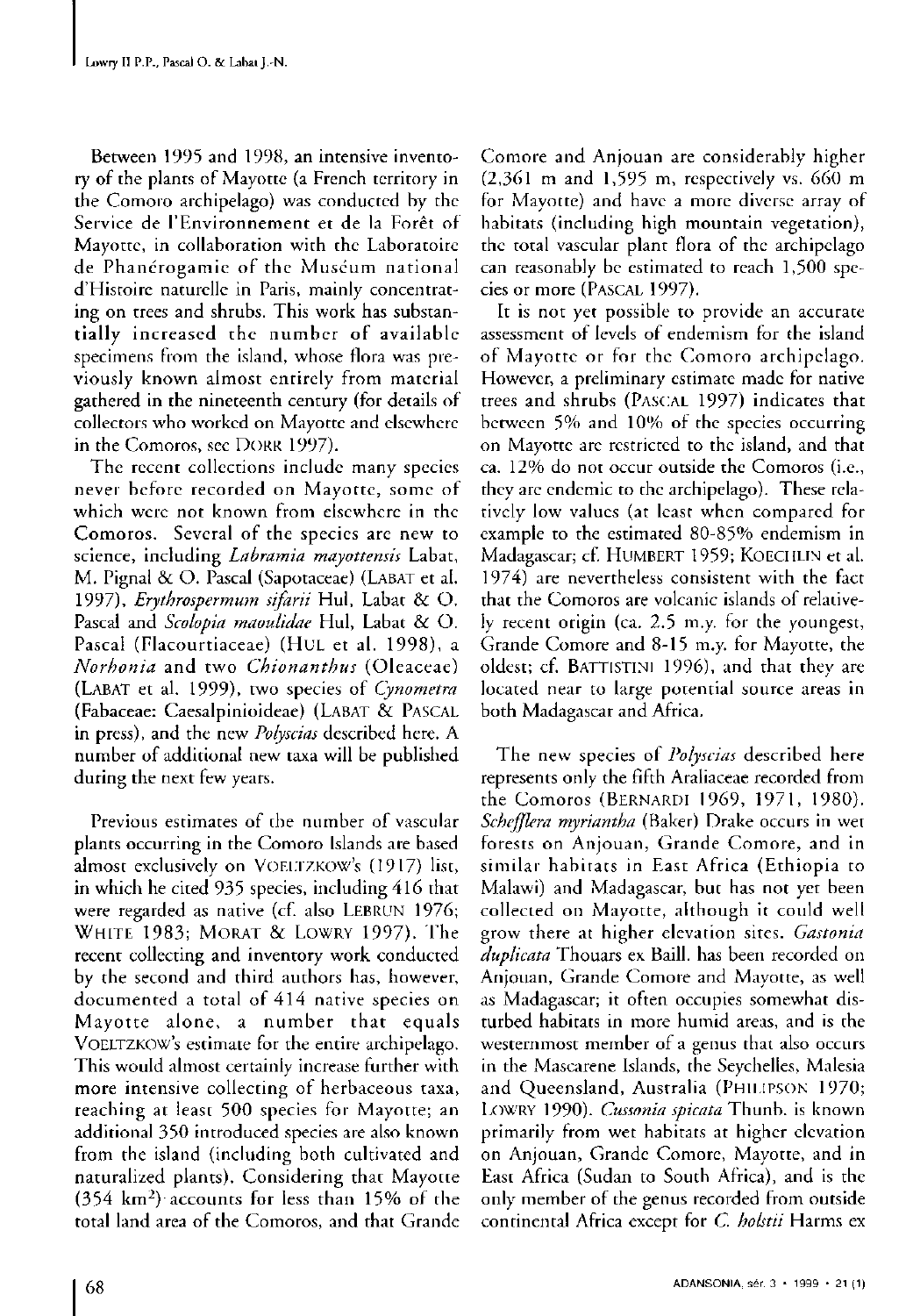Engl., which also occurs in Yemen (WOOD 1997). *Polyscias felicis* Bernardi is a large tree restricted to wet forests between about 500 and 1400 m elevation on Grande Comore and Moheli, and does not appear to be closely related to the distinctive species from Mayotte being described here.

# **Polyscias mayottensis** Lowry, O. Pascal & Labat, **sp. nov.**

*A* P. boivinii *foliis majoribus (60-80 cm longis), umbellulis 30-45 per axes secundarios, 30-40 floribus, fructibus majoribus ellipticis velparum oblongis (6.5-J7- 8 mm longis et discis brevioribus rotundatis vel depresse conicis 1 mm longis, recedit.* 

TYPUS. — *Pascal & Labat 778,* Mayotte, Saziley, pattially distutbed dry forest, 12°58'39"S , 45°11'10"E, 60 m, 10 Dec. 1996, fr. (holo-, P! (P127001); iso-, G!, MAYOTTE!, MO!, P! (P127002)).

Hermaphroditic, protandrous, deciduous, unarmed trees 6-10 m tall, 10-30 cm dbh, trunk unbranched below, sparsely branched above, bark dark gray, smooth, somewhat shiny, with slight irregular transverse undulations. Leaves imparipinnately compound,  $60-80$  cm long; leaflets  $15-$ 17, opposite, bright green above, shiny (especially in young foliage), paler olive yellow green beneath, papytaceous to chartaceous, ovate to elliptic, lowet ones btoadly so and often somewhat concave abaxially,  $11-15 \times 6-9.5$  cm, upper ones progressively smaller, terminal ones 7.5-11  $\times$  2.5-5 cm, glabrous, tissue raised above between secondary veins, tertiary venation fine, evident in dry material, slightly sunken on upper surface, raised below, apex acuminate, margins entire, minutely thickened and revolute, base truncate (to nearly attenuate in the upper leaflets), sometimes weakly oblique in lateral leaflets; petiolules 5-10 mm long (teduced progressively to 1 mm in upper leaflets); rachis weakly articulated at petiolule bases; petiole  $(9-)12-18$  cm long, 4-5 mm in diam., only weakly clasping at the base, without an alate margin.

Inflorescence terminal, usually borne prior to development of the leaves, whitish furfuraceous stellate pubescent throughout, primary axis erect,

ca. 5-10 cm long; secondary axes 5-8, horizontal to slightly declined, sometimes upturned distally, 50-70 cm long, with ca. 30-45 umbellules borne  $\pm$  evenly throughout their length; peduncles 8-22 mm long, stout, each with a triangular, strongly adaxially concave bract ca. 6-8 mm long borne at the base and one about midway along the peduncle, early caducous, leaving an evident scar; umbellules with ca. 30-40 flowers; involucre usually inconspicuous, of  $4-7$  often early caducous, triangular bractlets; pedicels 2-4 mm long, slender, thickening somewhat to 0.7 mm in diam. in fruit, light olive green, densely furfuraceous stellate pubescent, with an evident cupuliform articulation below the ovary. Calyx a low rim, entire or occasionally with a few small teeth or irregularly undulate. Corolla globose in bud, ca. 2-3 mm in diam. before anthesis; petals 5, triangular-ovate, 3 mm long, greenish, spreading to slightly reflexed at anthesis. Stamens 5, ascending at anthesis; filaments 3-5 mm long; anthers light yellow, 1.5 mm long. Ovary 2-carpellate, dark green, with scattered stellate pubescence, turbinate in bud and flower, ca. 3-4 mm high in male phase, expanding only slightly in female phase; style a short boss ca. 0.2-0.4 mm high, borne on a broadly rounded-conic, yellow-green disk, surmounted by 2 poorly differentiated stigmatic surfaces. Fruit a drupe, ellipsoid to slightly oblong, weakly compressed laterally, green (when immature?), (6.5-)7-8 mm long, 3.5-4 mm wide, apex rounded-obtuse, disk somewhat depressedconic, ca. 1 mm high, base narrowly obtuse, sparsely stellate pubescent, ribs 10, inconspicuous when fresh, evident when dry; pyrenes 2, each 1-seeded.—Figs. 1, 2.

PARATYPES.—MAYOTTE: *Labat & Pascal 2928*, Forêt de Sohoa, 12°48'10"S, 45°05'55"E, 20 m, 1 Dec. 1997, fl. (K, MAYOTTE, MO, P); *Labat & Pascal 2935,* G.R. Saziley, sentiet de crete vers la plage de Majicavo, 12°58'39"S, 45°11'10"E, 60 m, 4 Dec. 1997, fl. (G, K, MAYOTTE, MO, P), same individual as the type collection; *Pascal 907,* Hachitoungou, 500 m, 4 Mar. 1997 (P); *Pascal 969,* Saziley, crete, 160 m, 29 Sep. 1997, *y.* infl. (P); *Pascal 979,* same locality, 8 Oct. 1997, y. infl. (MO, P); Soumille 984, Mlima Combani, 14 Oct. 1997, fl. (MO, P).

*Polyscias mayottensis* appears to be endemic to the island of Mayotte, whete it has been recorded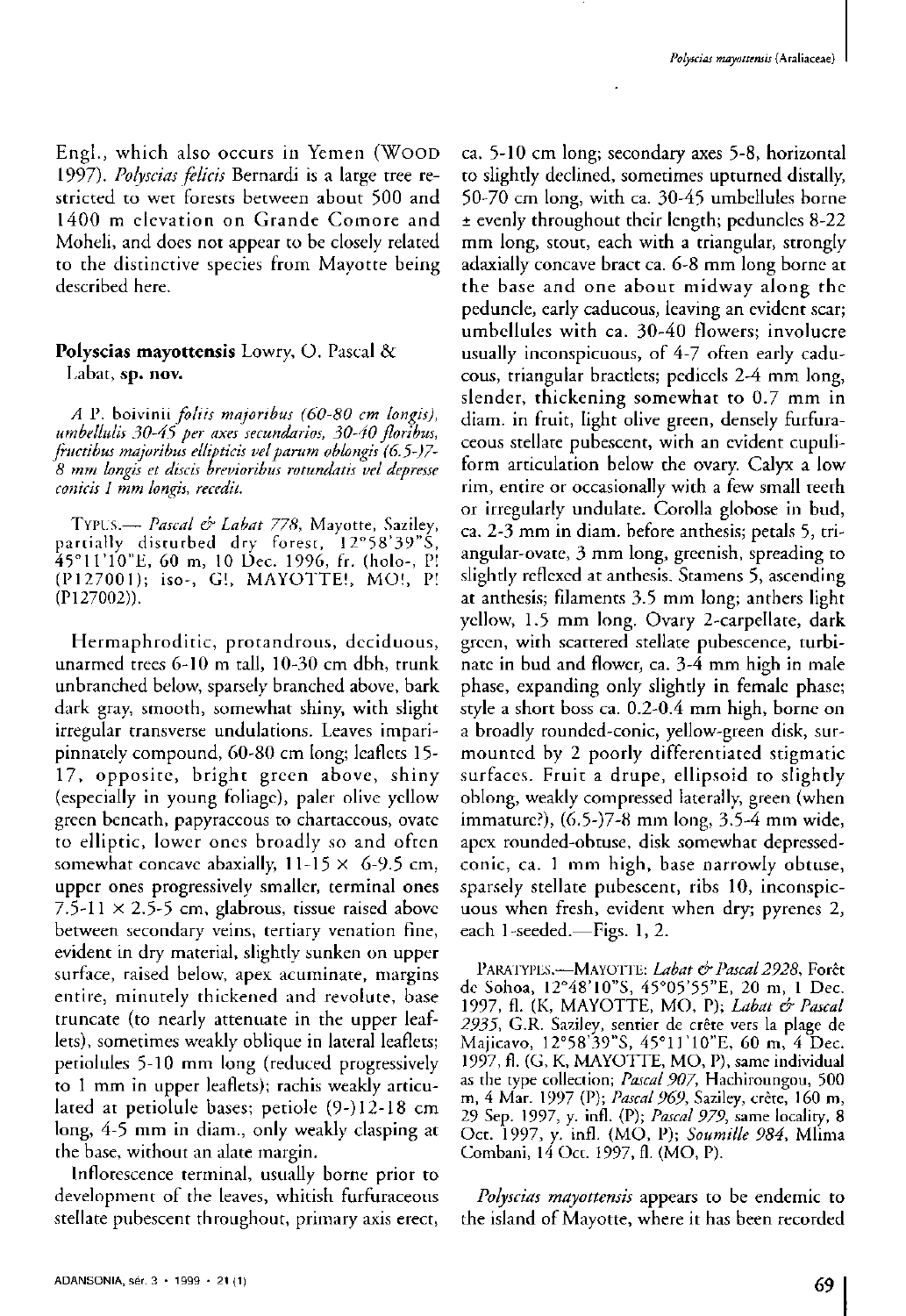

Fig. 1.—*Polyscias mayottensis*: A, leaf; B, umbellule of flowers at anthesis (male phase); C, individual flower at anthesis;<br>D, immature fruit; E, umbellule of immature fruits; F, umbellule of nearly mature fruits; G, ne *2928;* B-E, *Labat & Pascal 2935;* F, G, *Pascal & Labat 778).*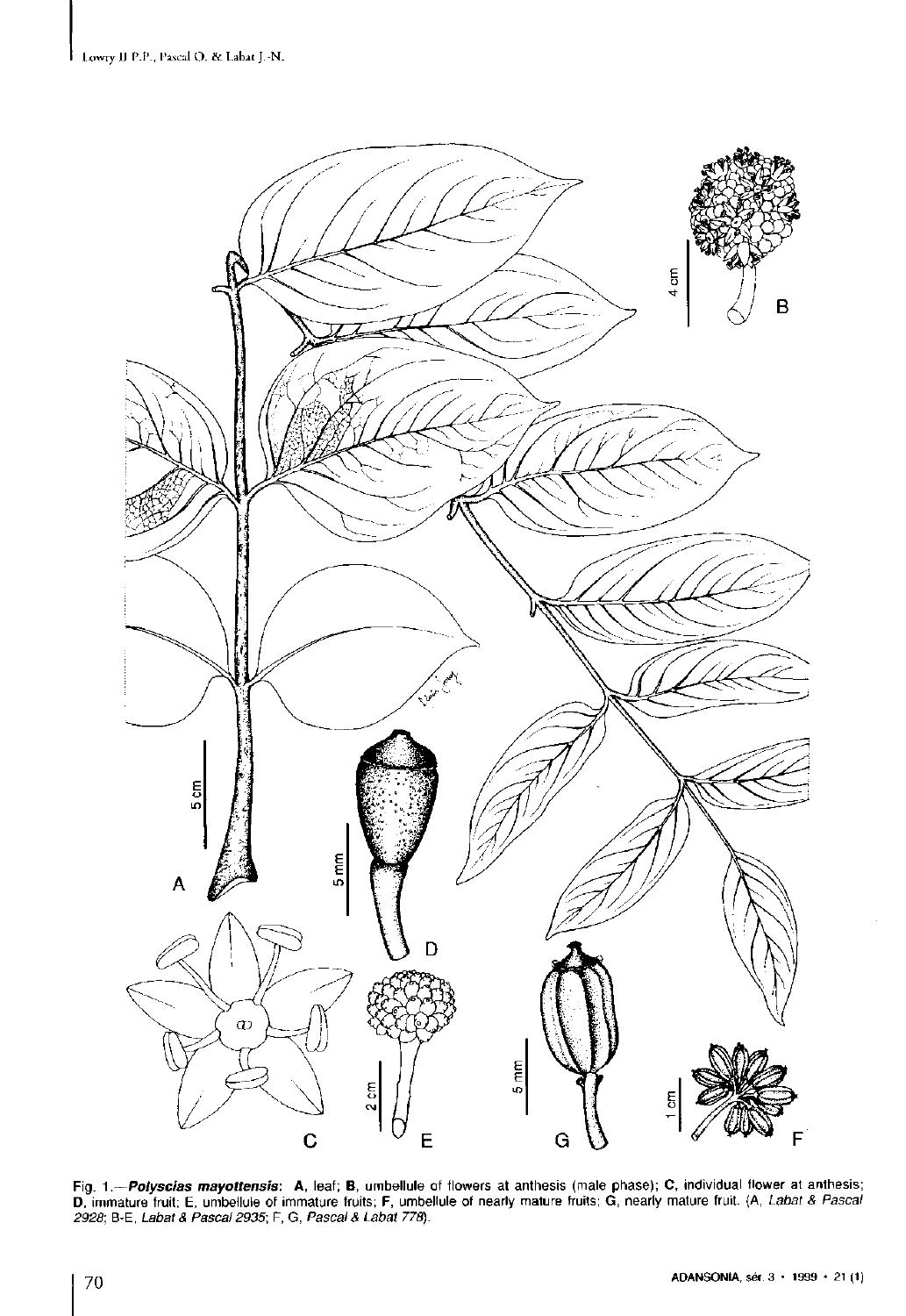

Fig. **2.—***Polyscia s mayottensis:* **A,** branch with inflorescence and young leaves *(Labat & Pascal 2928);* **B,** nearly mature fruits *(Pascals Labat 778).—*Photos J.-N. LABAT.

in several remnant stands of both mesophyllous forest and dry forest, which along with humid forest comprise the three primary vegetation types present on the island. The new species is most frequently encountered in mesophyllous forest, a transition formation that is thought to have originally occupied most of the western slope and the southern third of Mayotte, but is now restricted to three small stands: Mt . Hachiroungou in the northwest, Sohoa in the west, and Dapani in the foothills of Choungui in the south. Together these areas cover less than 2% of the total surface of the island (PASCAL 1997). *Polyscias mayottensis* is relatively abundant in this vegetation type, especially on the steep slopes of Mt. Hachiroungou between ca. 400 and 500 m, where the relatively low, irregular canopy reaches about 15 m in height. The new species also occurs on the Sohoa plateau, which averages about 200 m altitude, where the forest has a more closed canopy. In both areas, *P. mayottensis* occurs with *Gastonia duplicata,* as well as several other characteristic species, including *Grisolea myrianthea* Baill., *Trophis montana*  (Leandri) C.C. Berg, *Tannodia cordifolia* Baill., *Strychnos mitis* S. Moore, and *Ravensara areolata*  Kosterm. *Polyscias mayottensis* has not been observed at Dapani (although it could be expected to occur there), nor has it been seen in any of Mayotte's remaining humid forests, which are now restricted to the main peaks and ridges between about 300 m and the highest point of the island at  $660$  m.

*Polyscias mayottensis* also occurs in dry forest vegetation, which covers about a third of the land area of Mayotte, primarily in the coastal zone (0-100 m elevation) throughout the island and neighboring islets in areas with an average annual precipitation between 800 and 1200 mm and a pronounced dry season. *Polyscias mayottensis* is much less common in this formation (although not rare), and is most often associated with vegetation that is partially open, either from natural or anthropogenic causes. The new species has been found a few times in remnant stands of dry forest in the southern part of the island, including in the area around Saziley Point in the extreme southwest, where the type collection was made. However, *P. mayottensis* was not observed during inventory work conducted in the "large" fragments (5-20 ha) of intact dry forest at Saziley Point, where a low forest dominated by *Commiphora arajy* H. Perr., *Poupartia gummifera*  Sprague and *Mimusops comorensis* Engl, occurs, along with thicket vegetation characterized by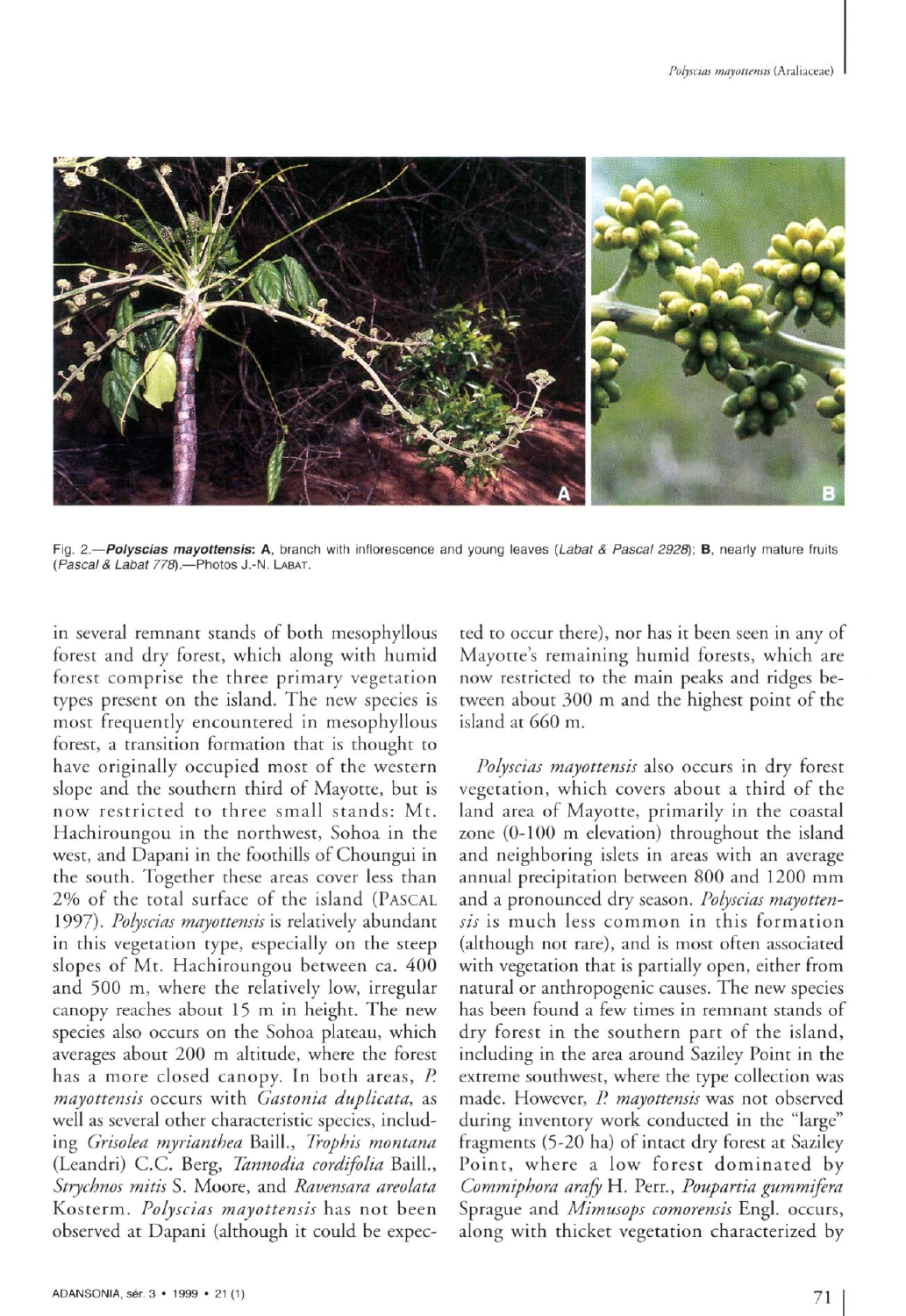*Phyllarthron comorense* A. DC , *Ochna ciliata*  Lam. and *Diospyros natalensis* (Harv.) Brenan. On the other hand, isolated individuals of P. *mayottensis* have been observed in areas with a partially degraded, secondary mosaic of short and tall thicket dominated by *Lantana camara*  L., which now covers most of the dry parts of Mayotte. The new species is also present in open *Grewia picta* Baill. - *Commiphora arafy* thickets, which are restricted to littoral talus areas and rocky points.

*Polyscias mayottensis* appears to be most closely telated to the Malagasy species *P. boivinii* (Seem.) Bernardi, probably having diverged from it or a common ancestor on Madagascar following

long-distance dispersal and colonization on Mayotte. These two species share several obvious and distinctive features, including the shape, texture and venation of their leaflets, and the basic structure and organization of their inflorescences. They can, however, be distinguished by several other important characters, as indicated in Table 1. In general, individuals of *Polyscias mayottensis*  are considerably more robust than those of P. *boivinii,* with more expansive and developed inflorescences containing a greater number of umbellules per secondary axis and more flowers per umbellule. This may be a case of the well known phenomenon in which derived insular taxa are larger and more well developed than their "mainland" relatives (CARLQUIST 1974).

Table 1.—Comparison of morphological features in *Polyscias mayottensis* and *P. boivinii.* 

|                             | P. mayottensis                            | P boivinii                          |
|-----------------------------|-------------------------------------------|-------------------------------------|
| Leaf length                 | 60-80 cm                                  | $20-40(-50)$ cm                     |
| Petiole diam. (mature lvs.) | 4-5 mm                                    | $1.8 - 2.5(-3.3)$ mm                |
| Umbellules per 2° axis      | 30-45                                     | 20-30                               |
| Flowers per umbellule       | $30-40$                                   | 10-25                               |
| Fruit height, shape         | (6.5-)7-8 mm, elliptic to slightly oblong | 5.5-6.5 mm, ovate                   |
| Disk height, shape          | I mm, rounded to slightly oblong.         | 1.5-2 mm, narrowly conic, beak-like |

Both *Polyscias mayottensis* and *P. boivinii* share several features with two other Malagasy members of the genus (P. baehniana (Bernardi) Bernardi and *P. floccosa* (Drake) Bernardi), including for example farinose stellate pubescence, a bicarpellate gynoecium and deciduousness, and together they probably form a monophyletic group. The three species on Madagascar occur primarily in the dry and subarid bioclimatic zones (CORNET 1974), which further distinguishes them from other Malagasy members of the genus. Of these three taxa, P. boivinii has the widest range, extending from the north throughout the west and the Sambirano region (including Nosy Be), as far south as Sakaraha near Toliara (Tulear), whereas *P. baehniana* occurs mostly in the Center-South, and *P. floccosa* is restricted to the area around Antsitanana (Diego Suarez) in the extreme north of the island (BERNARDI 1971). It is thus perhaps not surprising that *P. boivinii* appears to be the closest relative of *P. mayottensis.* 

The two species of *Polyscias* present in the Comoro Islands likely represent the result of separate colonization events from very different ancestral stock. *Polyscias felicis* most closely resembles P. carolorum Bernardi of castern Madagascar and *P. repanda* (DC.) Baker of Reunion Island, and togethet they probably form a monophyletic group. These species share several characters, including a 5(-7)-carpellate gynoecium and an unarticulated pedicel (the latter is an uncommon feature in the genus), and